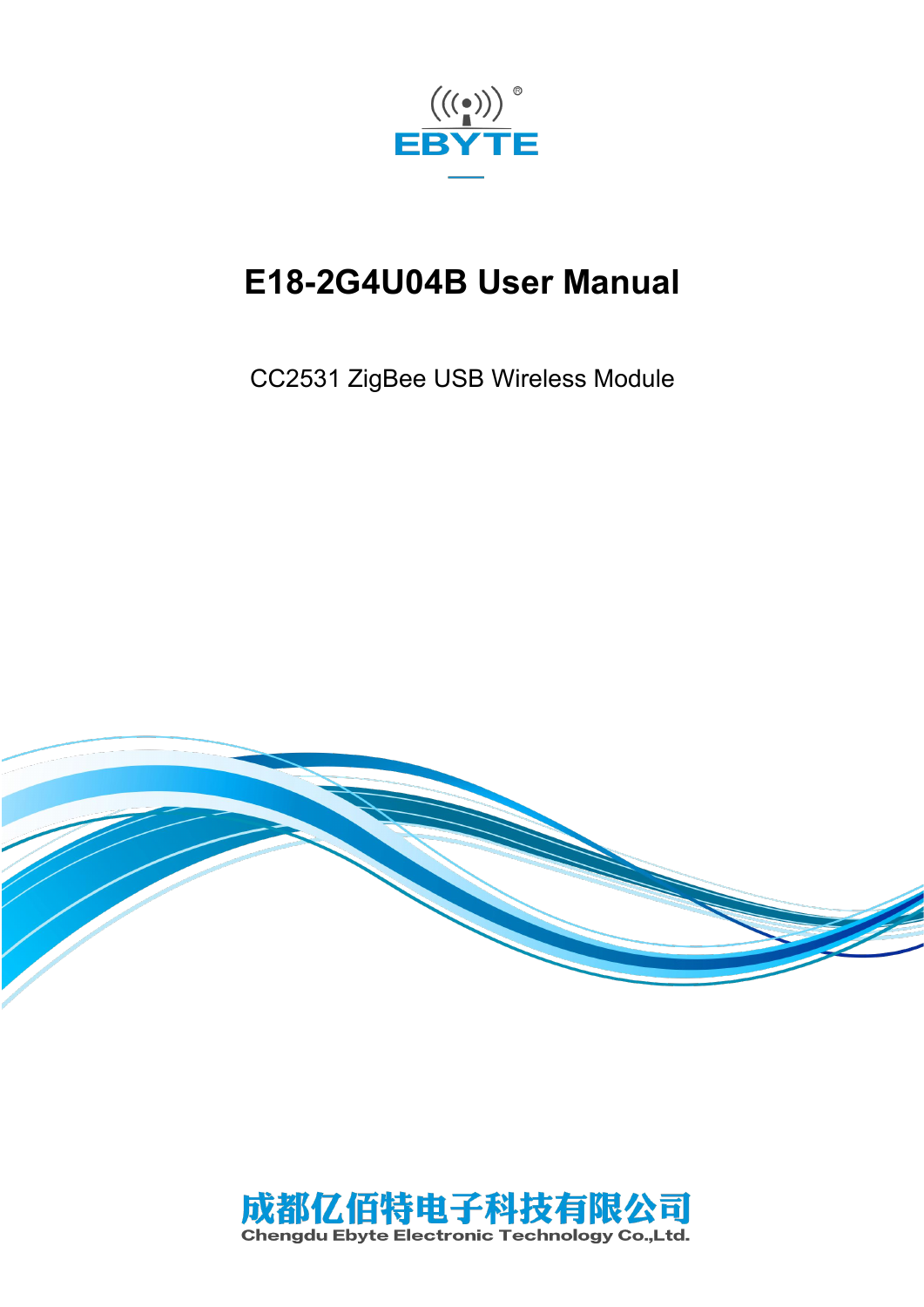### **1 Overview**

### 1.1 Brief Introduction

E<br>E18-2G4U04B is a 2.4GHz wireless<br>اساسات ule with a small USB interface designed module with a small USB interface designed and manufactured by Chengdu Ebyte. The pin  $\infty$ pitch is 1.27mm. It is currently in stable



production and suitable for a variety of applications (especially smart home).

E18-2G4U04B adopts the imported CC2531 RF chip from Texas Instruments. The chip integrates 8051 single-chip microcomputer and wireless transceiver. It integrates PA+LNA, which greatly expands communication distance and improves communication stability. It comes with firmware. Based on the ZigBee protocol, serial port data transmission, on the basis of serial data wireless genetics, we also added some special features, including ADC sampling, remote PWM wave output control, remote GPIO control. At present, it is a hardware platform for users to burn the program by themselves.

### 1.2 Feature

- Communication distance tested is up to 200m;
- Maximum transmission power of 2.5mW, software multi-level adjustable;
- Built-in ZigBee protocol stack;
- Support direct drive of peripherals such as ADC, PWM, GPIO;
- **•** Support UART transparent transmission, easy to use;
- Built-in 32.768kHz clock crystal oscillator;
- Support the global license-free ISM 2.4GHz band;
- Built-in low-power 8051 core processing;
- Rich resources, 256KB FLASH, 8KB RAM;
- Support 2.0V~3.6V/USB power supply, and the power supply above 3.3V can guarantee the best performance;
- Industrial grade standard design, support for long-term use in -40 to 85 °C;
- PCB antenna

### 1.3 Application

- $\bullet$  Home security alarm and remote keyless entry;
- Smart home and industrial sensors;
- **Wireless alarm security system;**
- Building automation solutions;
- Wireless industrial-grade remote control;
- Health care products;
- Advanced Meter Reading Architecture(AMI);
- Automotive industry applications.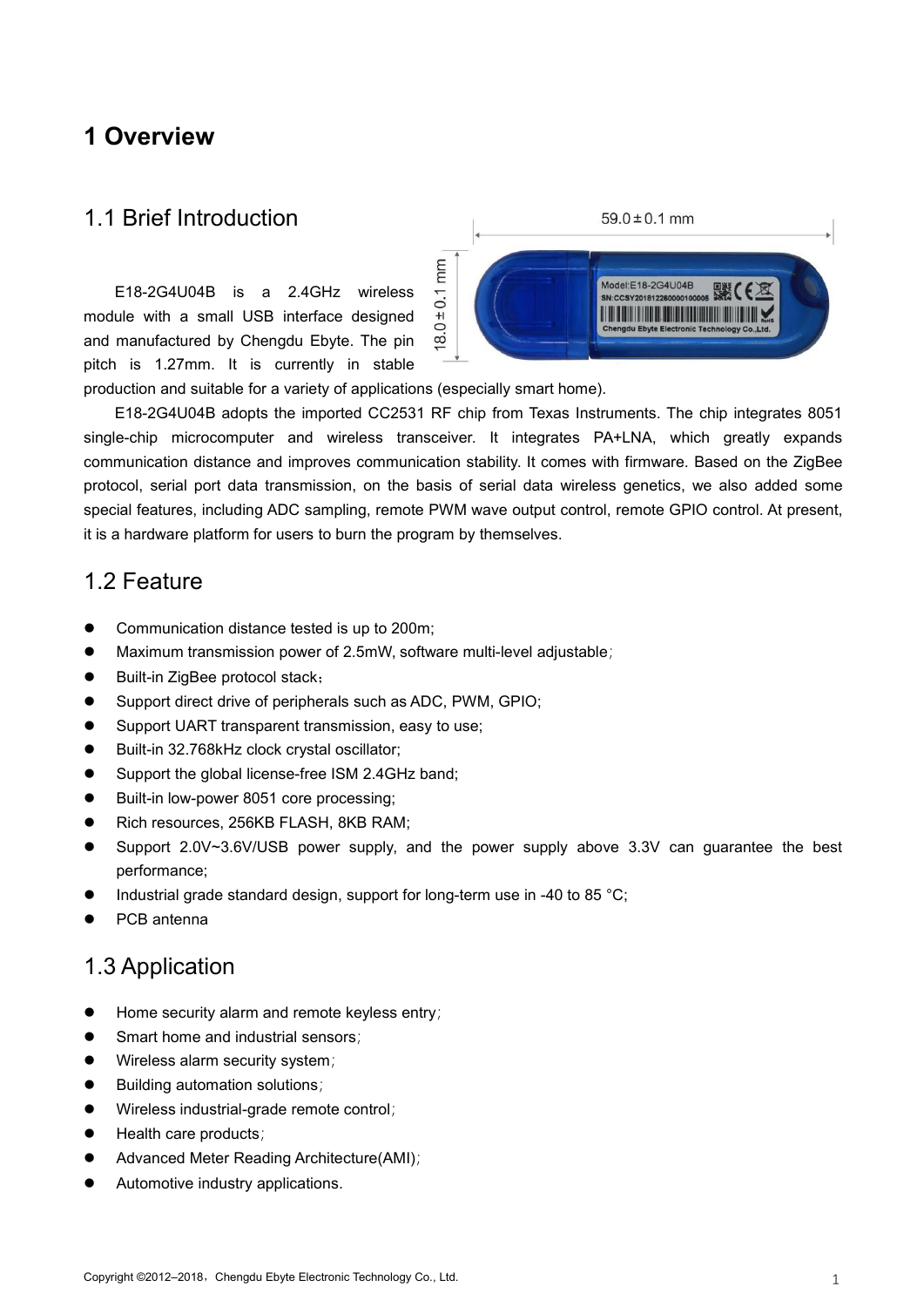# **2. Specification**

# 2.1 Limit parameter

|                              | Performance |      | <b>Remark</b>                 |  |
|------------------------------|-------------|------|-------------------------------|--|
| Main parameter               | Min.        | Max. |                               |  |
|                              |             | 5.5  | Voltage over 5.5V will cause  |  |
| USB supply voltage $(V)$     | 0           |      | permanent damage to module    |  |
|                              | 0           |      | Voltage over 3.6V will cause  |  |
| PCB power supply voltage (V) |             | 3.6  | permanent damage to module    |  |
|                              |             |      | Chances of being burn down is |  |
| Blocking power (dBm)         |             | 10   | slim when used in short       |  |
|                              |             |      | distance                      |  |
| Operating temperature $(°C)$ | -40         | 85   |                               |  |

# 2.2 Operating parameter

| Main parameter              |                              | Performance |                          |         | <b>Remarks</b>                   |  |
|-----------------------------|------------------------------|-------------|--------------------------|---------|----------------------------------|--|
|                             |                              | Min.        | Typ.                     | Max.    |                                  |  |
|                             | Operating voltage (V)        | 2.7         | 5                        | 5.5     | powered by USB                   |  |
| Operating voltage (V)       |                              | 2.0         | 3.3                      | 3.6     | powered by pcb power supply      |  |
|                             |                              |             |                          |         | hole                             |  |
| Communication level (V)     |                              |             | 3.3                      |         | For 5V TTL, it may be at risk of |  |
|                             |                              |             |                          |         | burning down                     |  |
|                             | Operating temperature $(°C)$ |             | $\overline{\phantom{a}}$ | 85      | Industrial design                |  |
| Operating frequency (MHz)   |                              | 2.394       |                          | 2.507   | Support ISM band                 |  |
| Power                       | $TX$ current $(mA)$          |             | 31.5                     |         | Instant power consumption        |  |
| consum                      | $RX$ current $(mA)$          |             | 26                       |         | powered by USB                   |  |
| ption                       | Sleep current $(\mu A)$      |             |                          |         |                                  |  |
| Max Tx power (dBm)          |                              | 3.6         | 4.0                      | 4.5     |                                  |  |
| Receiving sensitivity (dBm) |                              | $-95.5$     | $-96.4$                  | $-97.5$ | air data rate is 250kbps         |  |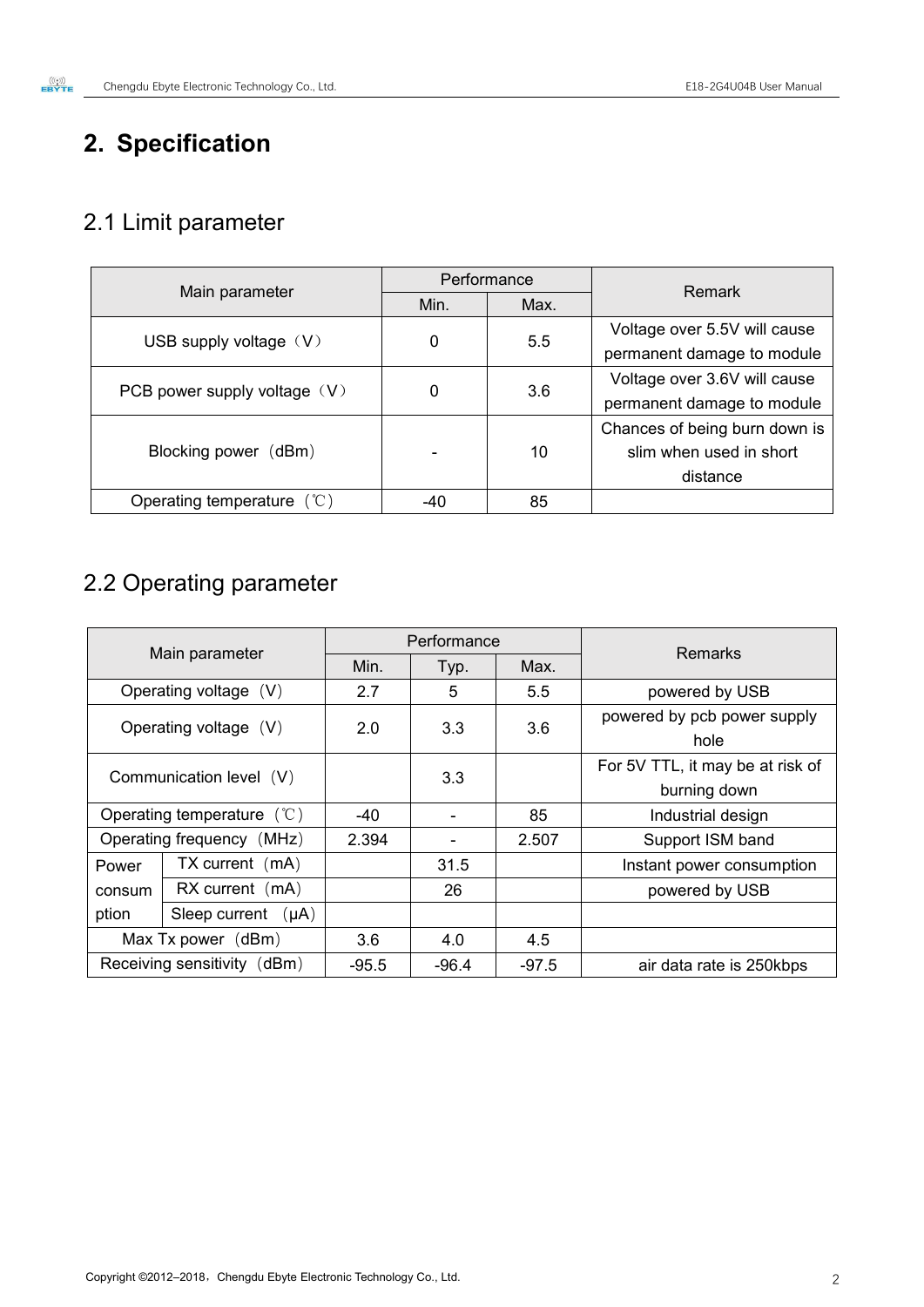| Main parameter         | Description       | <b>Remarks</b>                                   |
|------------------------|-------------------|--------------------------------------------------|
|                        |                   | Test condition: clear and open area, antenna     |
| Distance for reference | $200 \text{ m}$   | gain: 5dBi, antenna height: 2.5m, air data rate: |
|                        |                   | 250kbps                                          |
| Protocol               | ZigBee            |                                                  |
| Powered by             | <b>USB</b>        |                                                  |
| Interface              | $1.27$ mm         |                                                  |
| IC.                    | CC2531F256RHAT/QF |                                                  |
|                        | N40               |                                                  |
| <b>FLASH</b>           | 256 KB            |                                                  |
| <b>RAM</b>             | 8 KB              |                                                  |
| Core                   | 8051 MCU          |                                                  |
| Size                   | 59* 18mm          | with housing                                     |
| Antenna                | <b>PCB</b>        |                                                  |

# **3 Size and pin definition**

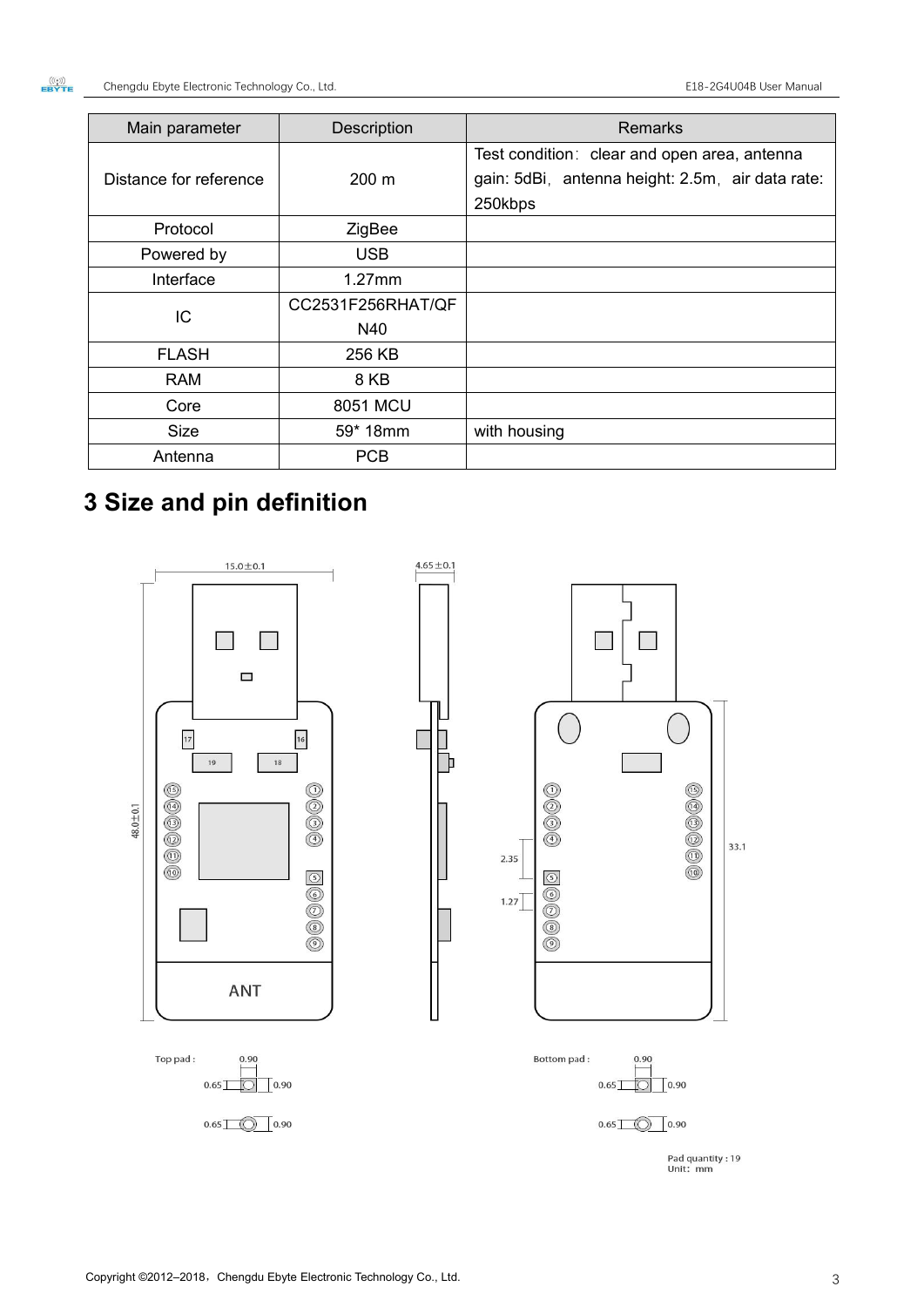| No.            | Name             | <b>Direction</b>    | Function                                                   |
|----------------|------------------|---------------------|------------------------------------------------------------|
| $\mathbf 1$    | P <sub>1.4</sub> | Input/output        | GPIO (see more from CC2531 datasheet)                      |
| $\overline{2}$ | P1.5             | Input/output        | GPIO (see more from CC2531 datasheet)                      |
| 3              | P <sub>1.6</sub> | Input/output        | GPIO (see more from CC2531 datasheet)                      |
| $\overline{4}$ | P <sub>1.7</sub> | Input/output        | GPIO (see more from CC2531 datasheet)                      |
| 5              | <b>VCC</b>       | Power supply        | 2.0V-3.6V (do not power the module via USB at same time)   |
| 6              | <b>DD</b>        | Input/output        | P2 1 for program download (see more from CC2531 datasheet) |
| $\overline{7}$ | <b>DC</b>        | Input/output        | P2 2 for program download (see more from CC2531 datasheet) |
| 8              | <b>RESET</b>     | Input               | Reset(Reset circuit available)                             |
| 9              | <b>GND</b>       | Power supply        | Ground                                                     |
| 10             | P <sub>0.2</sub> | Input/output        | GPIO (see more from CC2531 datasheet)                      |
| 11             | P <sub>0.3</sub> | Input/output        | GPIO (see more from CC2531 datasheet)                      |
| 12             | P0.4             | Input/output        | GPIO (see more from CC2531 datasheet)                      |
| 13             | P <sub>0.5</sub> | Input/output        | GPIO (see more from CC2531 datasheet)                      |
| 14             | P0.6             | Input/output        | GPIO (see more from CC2531 datasheet)                      |
| 15             | P <sub>0.7</sub> | Input/output        | GPIO (see more from CC2531 datasheet)                      |
| 16             | LED              | Signal<br>indicator | Connect to P1.1 of CC2531, drive of high level lights      |
| 17             | <b>LED</b>       | Signal<br>indicator | Connect to P0.0 of CC2531, drive of low level lights       |
| 18             | <b>Button</b>    | Function            | Connect to P1.3 of CC2531, effective at low level          |
| 19             | <b>Button</b>    | Function            | Connect to P1.2 of CC2531, effective at low level          |
|                |                  |                     | See detailed size from pcb lib.                            |

 About more details about pin definition,software drive and protocol, please refer to official *CC2531 Datasheet* from TI.

# **4 Instruction**

## 4.1 Burn program

With 8051 MCU, CC Debugger is for downloading program.

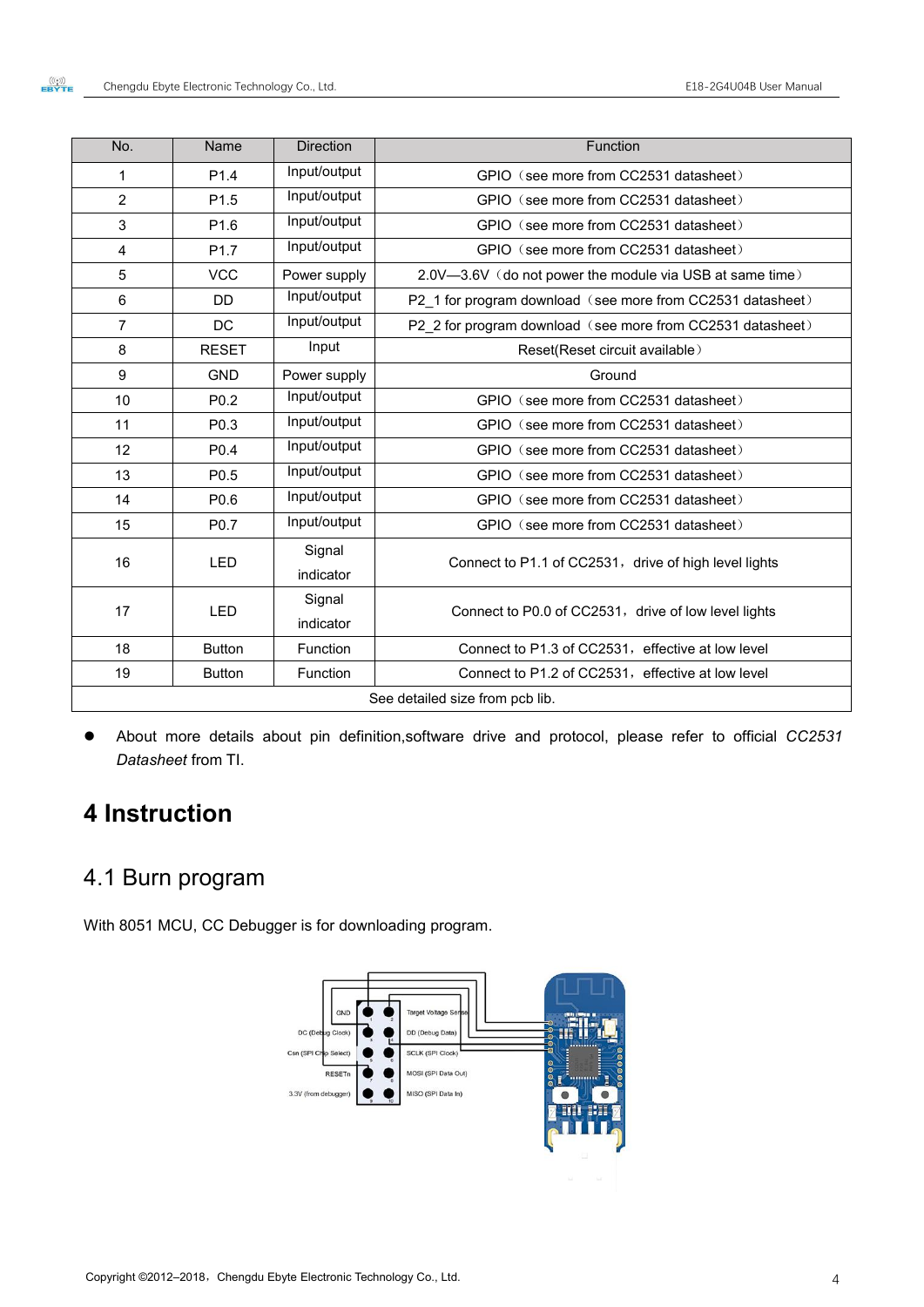### 4.2 TI Packet Sniffer

The factory firmware is with TI Packet Sniffer available, easy to use and test. With Packet Sniffer, user can do protocol analysis quickly. Click link below to download, <http://www.ebyte.com/pdf-down.aspx?id=1093>

### **5 Software Programming**

It is recommended to use the Code Composer Studio (CCS) Integrated Development Environment (IDE) for wireless connectivity.

Code Composer Studio is an integrated development environment (IDE) that supports TI's family of microcontrollers and embedded processors. Code Composer Studio includes a complete set of tools for developing and debugging embedded applications. It includes a C/C++ compiler for optimization, a source code editor, a project build environment, a debugger, a descriptor, etc.. The intuitive IDE provides a single user interface to help you through every step of the application development process. Familiar tools and interfaces allow users to get started faster than ever before. Code Composer Studio combines the benefits of the Eclipse software framework with TI's advanced embedded debugging capabilities to provide embedded developers with a compelling, feature-rich development environment.

### 5.1 FAQ about TI ZigBee

There are differences between different versions of TI's ZigBee protocol stack, how to choose the appropriate protocol stack for product development.

TI ZigBee protocol stack Z-Stack from the original Z-Stack 0.1 to the familiar Z-Stack 2.5.1a, and now Z-Stack Home 1.2.1, Z-Stack Lghting 1.0.2, Z-Stack Energy 1.0 .1, Z-Stack Mesh 1.0.0. During the upgrade process of the protocol stack, TI mainly worked on the protocol stack in two aspects. 1) According to the ZigBee Alliance's ZigBee Specification, some new feature additions were made. For example, ZigBee2007 is a tree routing, Mesh routing is in ZigBee Pro, and routing algorithms such as MTO and Source Routing are considered, i.e. corresponding new features are added to the protocol stack. There are some amendments to related bugs in Spec, for example, some descriptions are ambiguous; 2) Fixing bugs in the TI ZigBee protocol stack itself. The difference between a version of the protocol stack and the previous version of the protocol stack can be found in the Release Note in the protocol stack installation directory.

After Z-Stack 2.5.1a, TI's protocol stack did not continue to be released directly in the form of Z-Stack 2.6.x, but was released in accordance with the Application Profile, because TI hopes that developers choose protocol according to the actual application. A more targeted protocol stack is being developed. A protocol stack such as Z-Stack Home 1.2.1 mainly consists of two parts, 1) Core Stack, which is the continuation of the previous Z-Stack 2.5.1a, which can be installed in the protocol stack. Found in the Z-Stack Core Release Notes.txt file, Version 2.6.2. 2) Application protocol stack Profile related, this part is mainly related to the actual application. The Home Automation protocol stack is related to ZigBee Home Automation Profile. Similarly Z-Stack Lghting 1.0.2 and Z-Stack Energy 1.0.1 are also <sup>a</sup> Core Stack plus <sup>a</sup> profile on the app.1)Z-Stack Home 1.2.2a for the development for smart home

2)Z-Stack Lighting 1.0.2 for the development of ZLL related product

3)Z-Stack Energy 1.0.1 for the development of smart energy, Meter, In Home Display

4)Z-Stack Mesh 1.0.0 for the development of private application,standard ZigBee, Mesh routing, etc. Defined by users themselves.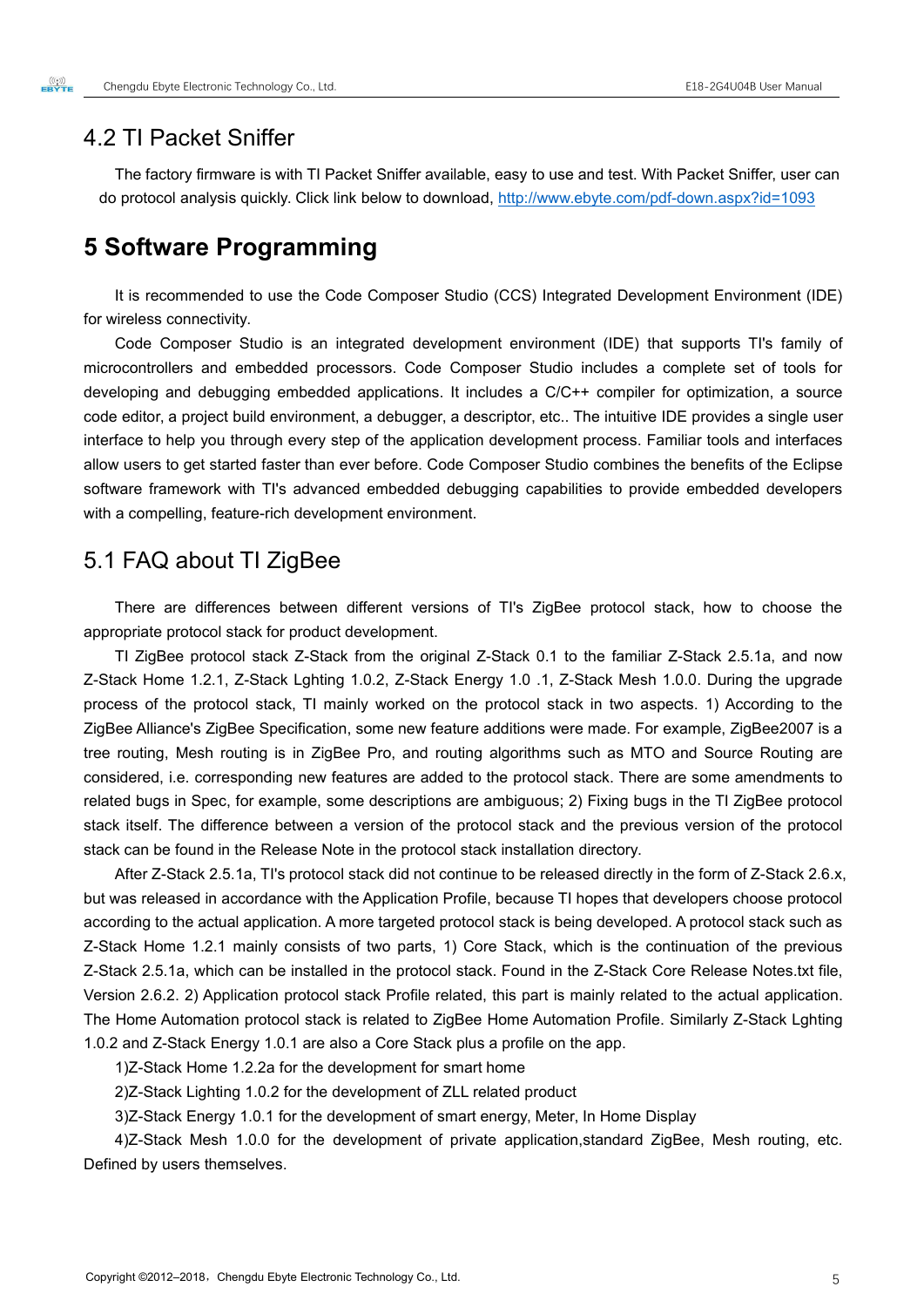After the ZigBee Alliance released the ZigBee 3.0 protocol, the latest ZigBee protocol stack is Z-Stack 3.0. Currently it supports CC2530 and CC2538.

How do products carry out standard ZigBee test certification, what do you need to know and what process you need to take?

Take the development of standard ZigBee Home Automation related products as an example. First, developers develop products in accordance with the products described in the ZigBee Home Automation Profile Specification, which can be downloaded at www.zigbee.org. After completing the product development, the development needs to understand the ZigBee Home Automation Profile Test Specification. This document describes the relevant test items that a specific product needs to be tested in Test House. The document can also be downloaded at www.zigbee.org, in addition to the above. There is also a PICS document in addition to the two documents. This document is dedicated to describing the functions that need to be supported by the certification test product. The developer checks the document according to the actual function of the development product and the functions required in the specification. The following is the flow of testing,

1) First join the ZigBee Alliance, usually with the help of a test lab.

2) Send the sample to the test lab and complete the PICS document.

3) The first round of pre-test, the test laboratory feedback on the test results, and the developer to modify the sample code.

4) The test laboratory verifies the modified sample and begins the formal test.<br>5) The test lab assists the developer in completing the preparation and submission of the ZigBee Alliance online certification application.

6) The test lab submits a formal test report to the ZigBee Alliance. The alliance will complete the review and issue the certificate.

At present, there are two test laboratories that can complete standard ZigBee testing in China.

1) CESI Beijing China Institute of Standardization Electronics.

2) Element Shenzhen Office (headquartered in the UK)

For details, please refer to the wiki address below.

[http://processors.wiki.ti.com/index.php/ZigBee\\_Product\\_Certification\\_Guide](http://processors.wiki.ti.com/index.php/ZigBee_Product_Certification_Guide)

How is the 64-bit MAC address of the device selected?

It is divided into two IEEE addresses in CC2530/CC2538/CC2630, one is called Primary IEEE address, and the other is called Secondary address. The Primary IEEE address is stored in the Information Page of the chip. This address is purchased by TI from the IEEE Association. The address of each chip is unique, which value is for read only, there is no way to erase/modify. Osal\_memcpy(aExtendedAddress, (uint8 \*)(P\_INFOPAGE+HAL\_INFOP\_IEEE\_OSET), Z\_EXTADDR\_LEN) can be obtained by directly reading the address in the protocol stack. The Secondary address is stored in the last page of Flash in CC2530. The user can perform Read/Write. The function HalFlashRead(HAL\_FLASH\_IEEE\_PAGE, HAL\_FLASH\_IEEE\_OSET, aExtendedAddress, Z\_EXTADDR\_LEN);

The operation of the protocol stack is how to select the Primary IEEE address or the Secondary address as the MAC address of the device, specifically in the function zmain ext addr(void).

1) Read the IEEE address from the NV. If it already exists (not 0xFF), use this address as the MAC address.

2) If nothing is found in 1), read from the Secondary IEEE address storage location. If there is (not 0xFF), write the address to NV, and use this address as the MAC address later.

3) If nothing is found in 2), read from the primary IEEE address storage location. If there is (not 0xFF), write the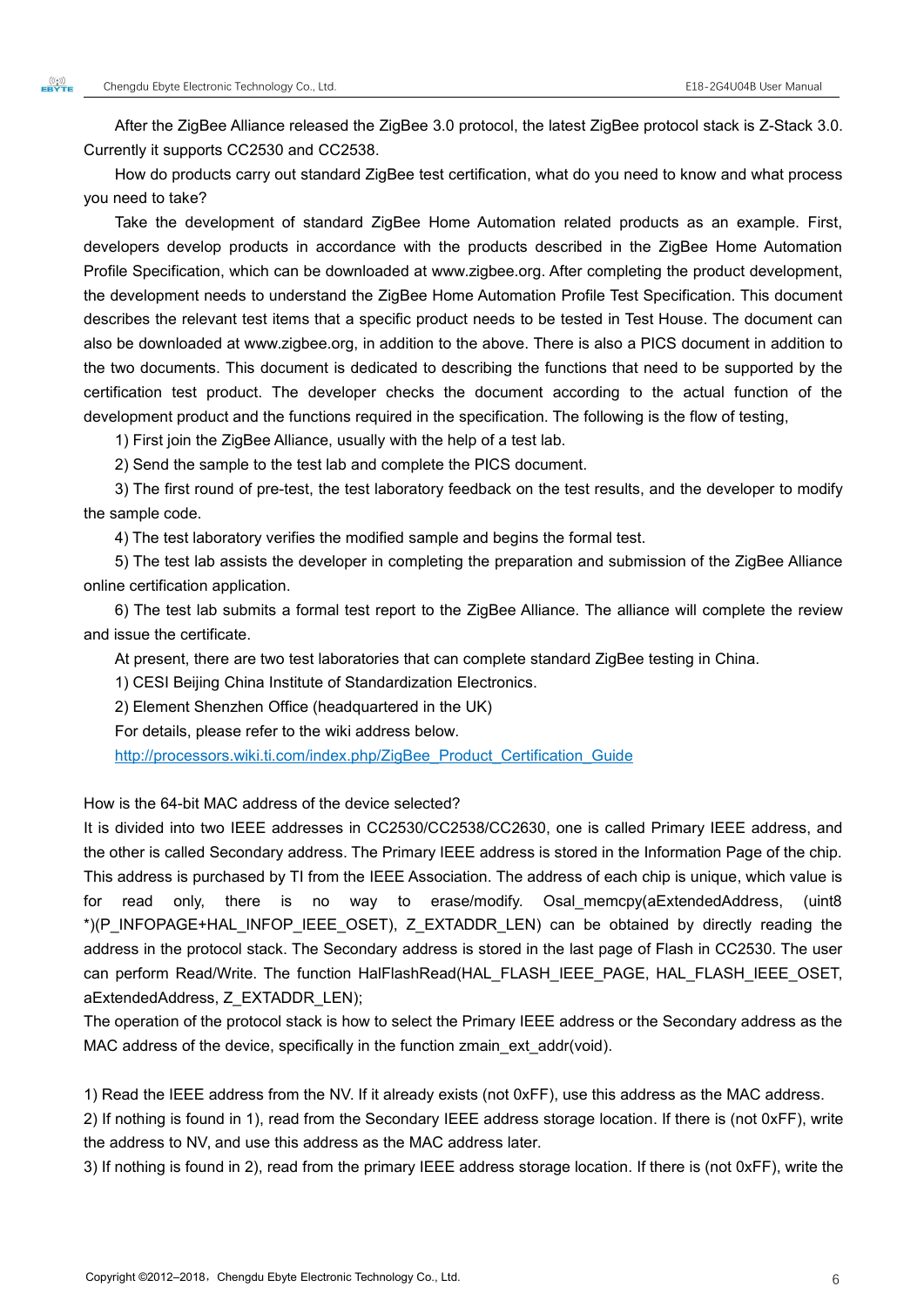address to NV, and use this address as the MAC address later.

4) If nothing is found in 3), a 64-bit variable israndomly generated and written to the NV as the MAC address.

#### **How can I prevent a node from continuously searching the network or increase the interval between sending Beacon Requests?**

End Device is a low-power device, battery supplied. After the node is disconnected, how can the node be prevented from continuously searching the network or increase the interval between sending Beacon Requests?

1)Start to search network uint8 ZDApp\_StartJoiningCycle( void ) Stop to search network uint8 ZDApp\_StopJoiningCycle( void ) 2) Change interval of sending Beacon Request Modify variant zgDefaultStartingScanDuration

// Beacon Order Values

| #define BEACON ORDER NO BEACONS  | 15                                            |
|----------------------------------|-----------------------------------------------|
| #define BEACON_ORDER_4_MINUTES   | // 245760 milliseconds<br>14                  |
| #define BEACON ORDER 2 MINUTES   | // 122880 milliseconds<br>13                  |
| #define BEACON_ORDER_1_MINUTE    | 61440 milliseconds<br>12<br>$\frac{1}{2}$     |
| #define BEACON_ORDER_31_SECONDS  | 30720 milliseconds<br>11<br>$^{\prime\prime}$ |
| #define BEACON ORDER 15 SECONDS  | 10<br>15360 MSecs<br>$^{\prime\prime}$        |
| #define BEACON_ORDER_7_5_SECONDS | 7680 MSecs<br>$\prime\prime$<br>9             |
| #define BEACON_ORDER_4_SECONDS   | $\frac{1}{2}$<br>8<br>3840 MSecs              |
| #define BEACON ORDER 2 SECONDS   | $\frac{1}{2}$<br>1920 MSecs<br>$7^{\circ}$    |
| #define BEACON ORDER 1 SECOND    | $\frac{1}{2}$<br>960 MSecs<br>6               |
| #define BEACON ORDER 480 MSEC    | 5                                             |
| #define BEACON ORDER 240 MSEC    | 4                                             |
| #define BEACON_ORDER_120_MSEC    | 3                                             |
| #define BEACON ORDER 60 MSEC     | 2                                             |
| #define BEACON_ORDER_30_MSEC     |                                               |
| #define BEACON ORDER 15 MSEC     | 0                                             |

#### **How to make the End Device enter the low power state, how is the sleep time set?**

After enabling POWER\_SAVING in the protocol stack macro definition, and then make -DRFD\_RCVC\_ALWAYS\_ON=FALSE in the f8wConfig.cfg file, the End Device can be put to sleep.

The time to sleep is determined by the scheduling of the OSAL operating system. Each sleep time is based on an event timeout that occurs most recently as the sleep time. Specifically, it is described in the protocol stack hal sleep function.

This timeout is mainly divided into two categories, one is the timeout of the application layer event, and the other is the timeout of the MAC layer event.

1) The timeout time of the application layer is obtained by osal\_next\_timeout() in the osal\_pwrmgr\_powerconserve(void) function.

2) The timeout time of the MAC layer is obtained by MAC\_PwrNextTimeout(); in the halSleep( uint16 osal\_timeout ) function.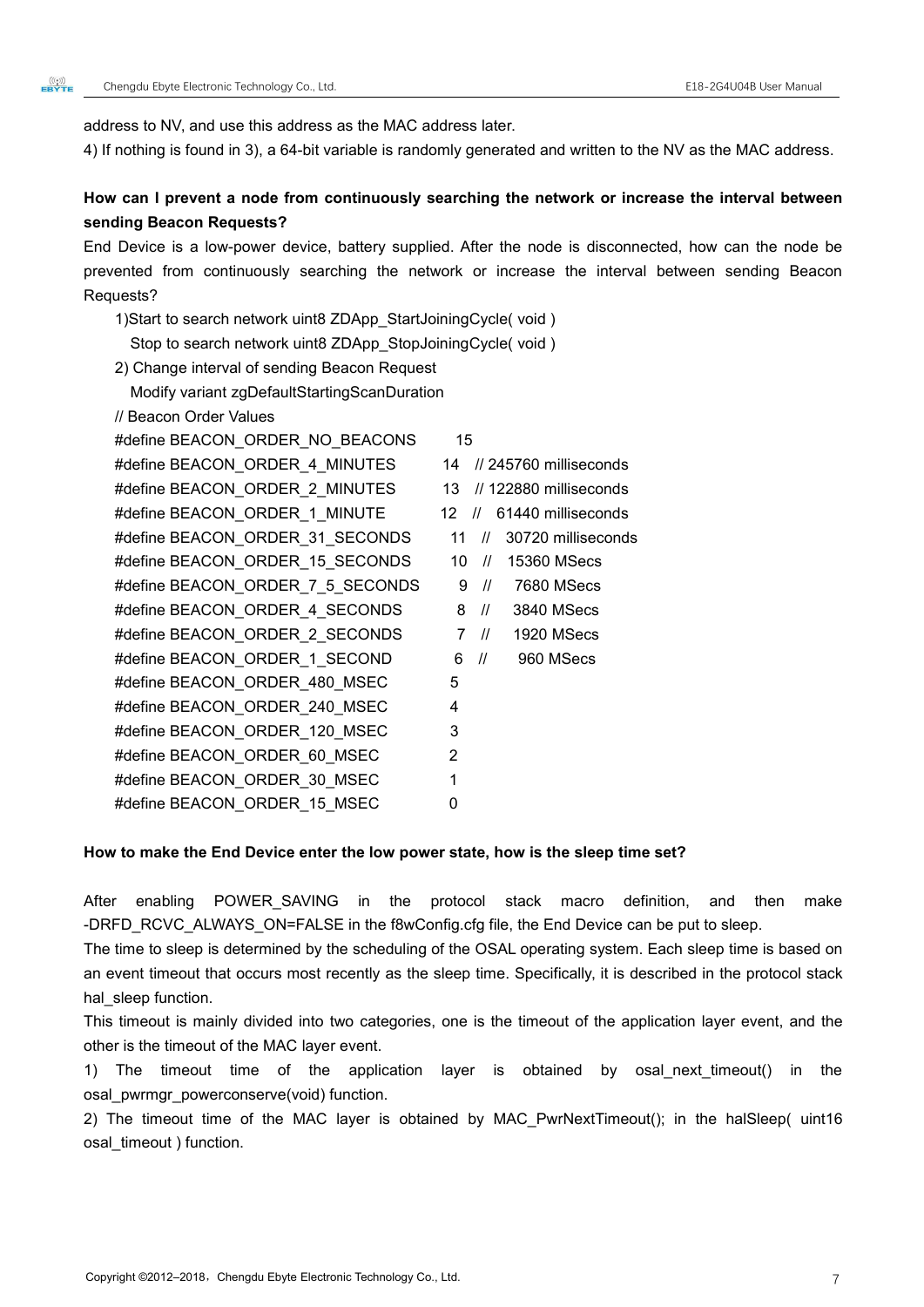#### **What's new in the ZigBee 3.0 protocol stack?**

Please refer to the link below for an introduction to the ZigBee 3.0 stack compared to the previous ZigBee Home Automation/ZigBee Light Link.

[http://processors.wiki.ti.com/index.php/What%27s\\_New\\_in\\_ZigBee\\_3.0](http://processors.wiki.ti.com/index.php/What%27s_New_in_ZigBee_3.0) State machine switching on terminal devices in the TI ZigBee protocol stack

[http://www.deyisupport.com/question\\_answer/wireless\\_connectivity/zigbee/f/104/t/104629.aspx](http://www.deyisupport.com/question_answer/wireless_connectivity/zigbee/f/104/t/104629.aspx)

#### **About the difference between OAD andOTA in the TI protocolstack**

OAD is short for Over the Air Download, OTA is short for Over the Air. These two implementations have the same function, which is an aerial upgrade of the program. In the early ZigBee protocol standard, there was no standard for node program air upgrades, but many customers had requirements for air upgrades, so TI developed a protocol stack for program air upgrades and named it OAD. Later, the ZigBee Alliance saw more and more demand for air upgrades. It also specified the standard for air upgrades. It was named OTA. The standard also referred to TI's OAD implementation and made related changes. Therefore, in TI's early protocol stack, the air upgrade was called OAD, and the subsequent protocol stack followed the ZigBee Alliance's air upgrade protocol, called OTA.

#### **If you develop a private application based on the ZigBee Mesh network, which protocol stack should you choose?**

Many users only want to use the functions of the zigbee mesh network in their own systems or products. They do not need to be completely in accordance with the application layer specifications defined by zigbee,<br>especially some industry applications. For such application needs, how should I choose TI's appropriate protocol stack for product development?

[http://www.deyisupport.com/question\\_answer/wireless\\_connectivity/zigbee/f/104/t/132197.aspx](http://www.deyisupport.com/question_answer/wireless_connectivity/zigbee/f/104/t/132197.aspx)

### **6 Basic operation**

### 6.1 Hardware design

- It is recommended to use a DC stabilized power supply. The power supply ripple factor is as small as possible, and the module needs to be reliably grounded.;
- Please pay attention to the correct connection of the positive and negative poles of the power supply. Reverse connection may cause permanent damage to the module;
- Please check the power supply to ensure it is within the recommended voltage otherwise when it exceeds the maximum value the module will be permanently damaged;
- Please check the stability of the power supply, the voltage can not be fluctuated frequently;
- When designing the power supply circuit for the module, it is often recommended to reserve more than 30% of the margin, so the whole machine is beneficial for long-term stable operation.;
- The module should be as faraway as possible from the power supply, transformers, high-frequency wiring and other parts with large electromagnetic interference.;
- High-frequency digital routing, high-frequency analog routing, and power routing must be avoided under the module. If it is necessary to pass through the module, assume that the module issoldered to the Top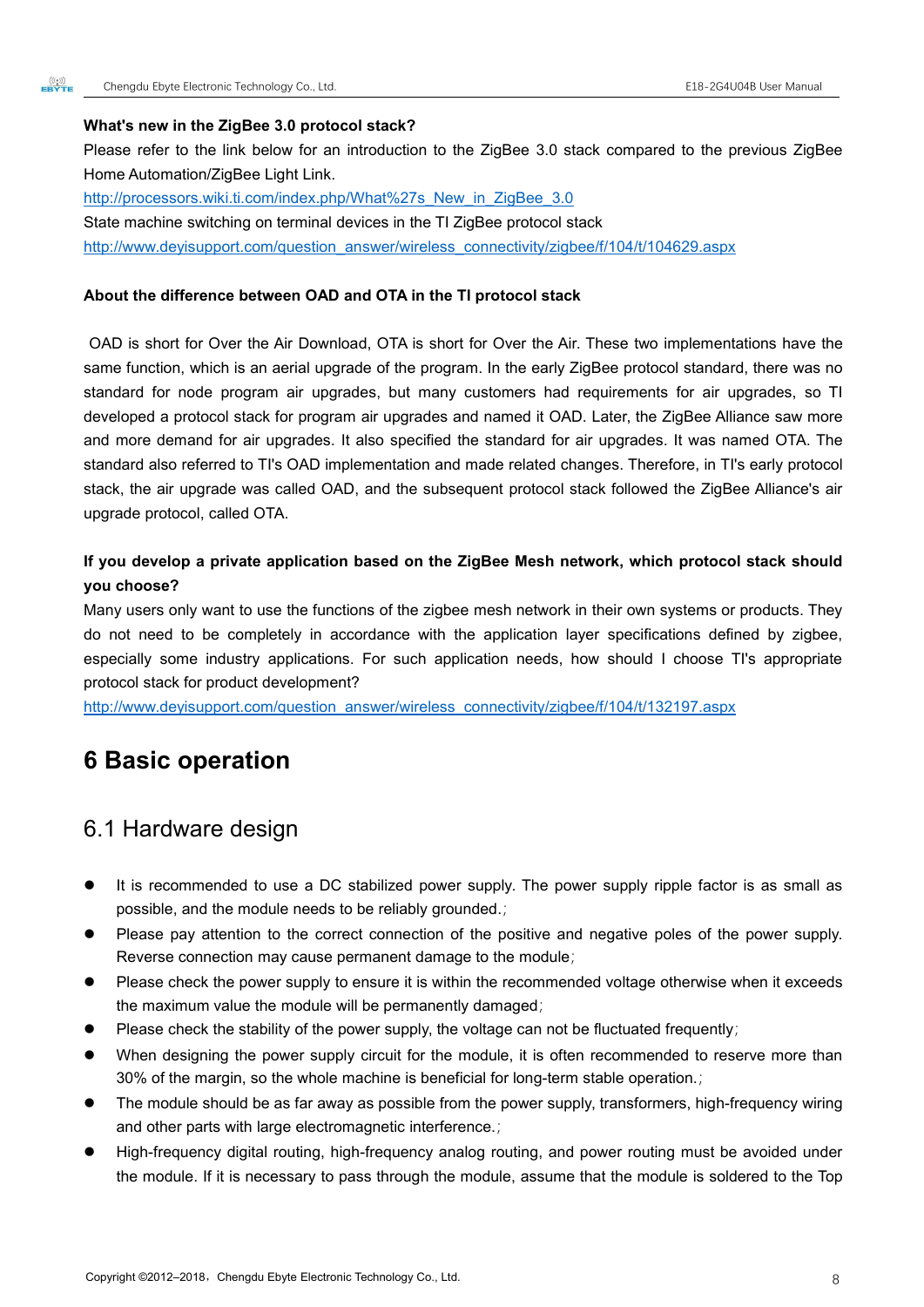Layer, and the copper is spread on the Top Layer of the module contact part(well grounded), it must be close to the digital part of the module and routed in the Bottom Layer;

- Assuming the module is soldered or placed over the Top Layer, it is wrong to randomly route over the Bottom Layer or other layers, which will affect the module's spurs and receiving sensitivity to varying degrees;
- It is assumed that there are devices with large electromagnetic interference around the module that will greatly affect the performance. It is recommended to keep them away from the module according to the strength of the interference. If necessary, appropriate isolation and shielding can be done;
- Assume that there are traces with large electromagnetic interference (high-frequency digital, high-frequency analog, power traces) around the module that will greatly affect the performance of the module. It is recommended to stay away from the module according to the strength of the interference.If necessary, appropriate isolation and shielding can be done.
- If the communication line uses a 5V level, a 1k-5.1k resistor must be connected in series (not recommended, there is still a risk of damage);
- Try to stay away from some physical layers such as TTL protocol at 2.4GHz , for example: USB3.0;
- The mounting structure of antenna has a great influence on the performance of the module. It is necessary to ensure that the antenna is exposed, preferably vertically upward. When the module is mounted inside the case, use a good antenna extension cable to extend the antenna to the outside;
- The antenna must not be installed inside the metal case, which will cause the transmission distance to be greatly weakened.

### 6.2 Software editing

- The core of this module is CC2531, and its driving method is completely equivalent to CC2531. Users can operate according to the CC2531 chip manual (see CC2531 manual for details);
- It is recommended to use the Code Composer Studio (CCS) Integrated Development Environment (IDE) for wireless connectivity.
- Code Composer Studio is an integrated development environment (IDE) that supports TI's microcontrollers and embedded processors. Code Composer Studio consists of a complete set of tools for developing and debugging embedded applications. It includes a C/C++ compiler for optimization, a source code editor, a project build environment, a debugger, a descriptor, etc. The intuitive IDE provides a single user interface to help you with every step of the application development process. Familiar tools and interfaces allow users to get started much faster. Code Composer Studio combines the benefits of the Eclipse software framework with TI's advanced embedded debugging capabilities to provide embedded developers with a compelling, feature-rich development environment.
- Re-initialize the register configuration when the chip is idle for higher stability.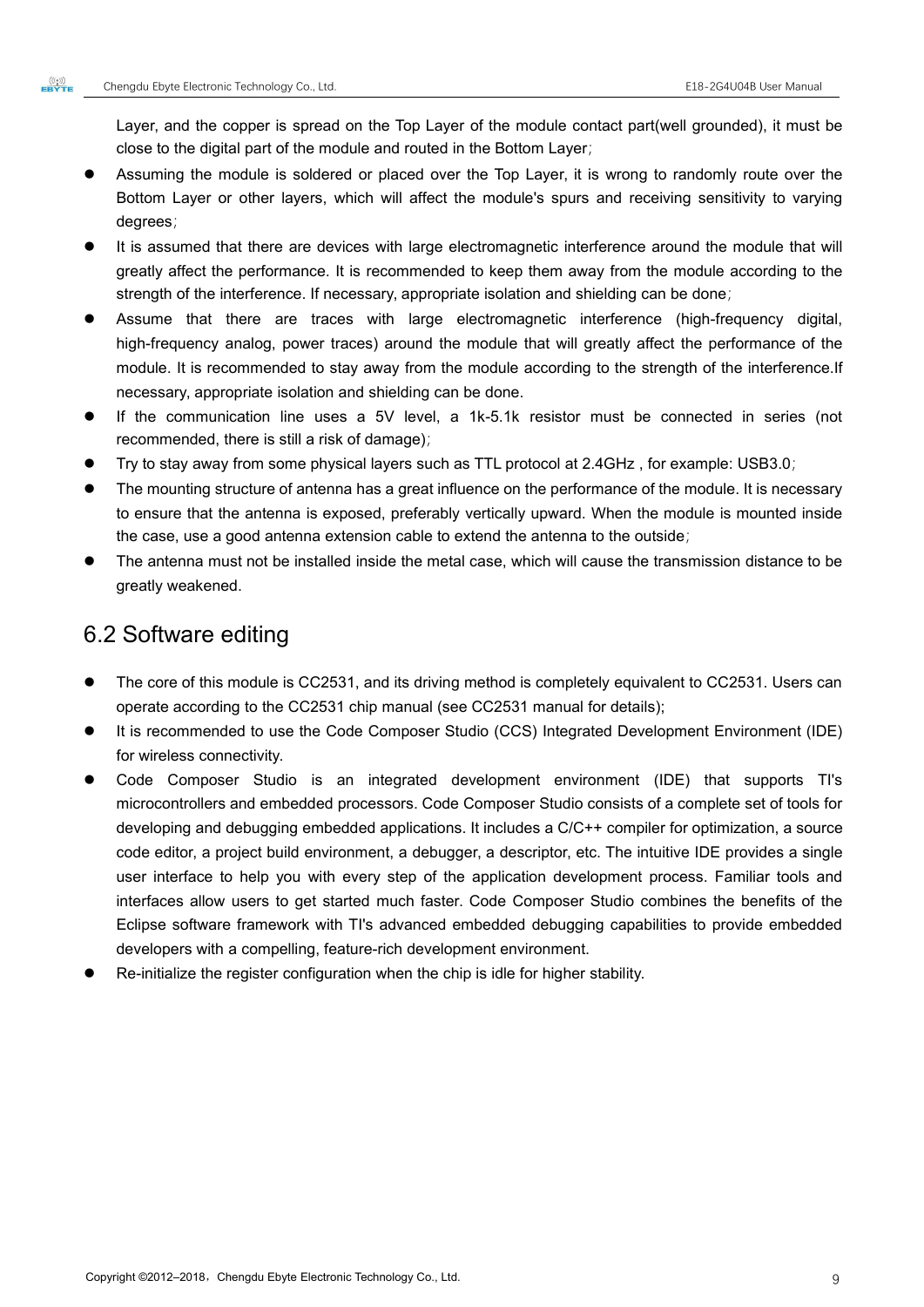# **7 FAQ**

### 7.1 Communication range is too short

- The communication distance will be affected when obstacle exists.
- Data lose rate will be affected by temperature, humidity and co-channel interference.
- The ground will absorb and reflect wireless radio wave, so the performance will be poor when testing near ground.
- Seawater has great ability in absorbing wireless radio wave, so performance will be poor when testing near the sea.
- The signal will be affected when the antenna is near metal object or put in a metal case.
- Power registerwas set incorrectly, air data rate is set too high (the higher the air data rate, the shorter the distance).
- The power supply low voltage under room temperature is lower than recommended value, the lower the voltage, the lower the transmitting power.
- Due to antenna quality or poor matching between antenna and module.

### 7.2 Module is easy to damage

- Please check the power supply source, ensure it is 2.0V~3.6V, voltage higher than 3.6V will damage the module.
- Please check the stability of power source, the voltage cannot fluctuate too much.
- Please make sure antistatic measure are taken when installing and using, high frequency devices have electrostatic susceptibility.
- Please ensure the humidity is within limited range, some parts are sensitive to humidity.
- Please avoid using modules under too high or too low temperature.

# 7.3 BER(Bit Error Rate) is high

- There are co-channel signal interference nearby, please be away from interference sources or modify frequency and channel to avoid interference;
- Poor power supply may cause messy code. Make sure that the power supply is reliable.
- The extension line and feeder quality are poor or too long, so the bit error rate is high;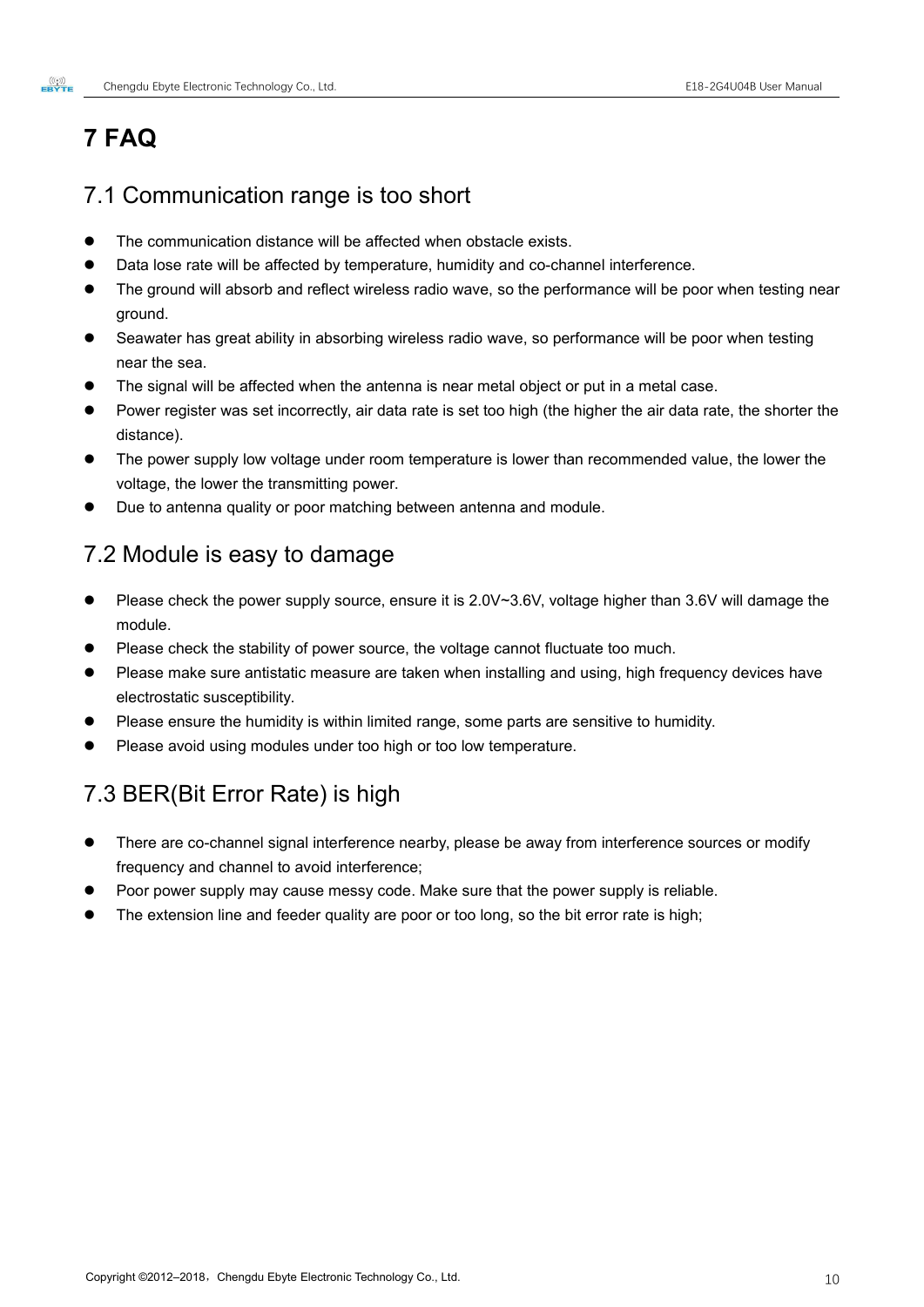# **8 Production guidance**

# 8.1 Reflow soldering temperature

| <b>Profile Feature</b>                | Curve characteristics                     | Sn-Pb Assembly           | Pb-Free Assembly         |
|---------------------------------------|-------------------------------------------|--------------------------|--------------------------|
| Solder Paste                          | Solder paste                              | Sn63/Pb37                | Sn96.5/Ag3/Cu0.5         |
| Preheat Temperature min<br>(Tsmin)    | Min preheating temp.                      | 100°C                    | 150°C                    |
| Preheat temperature max (Tsmax)       | Mx preheating temp.                       | $150^{\circ}$ C          | 200°C                    |
| Preheat Time (Tsmin to Tsmax)(ts)     | Preheating time                           | 60-120 sec               | 60-120 sec               |
| Average ramp-up rate(Tsmax to Tp)     | Average ramp-up rate                      | $3^{\circ}$ C/second max | $3^{\circ}$ C/second max |
| Liquidous Temperature (TL)            | Liquid phase temp.                        | $183^{\circ}$ C          | $217^{\circ}$ C          |
| Maintained Above (TL)<br>Time $(tL)$  | Time below liquid phase line              | 60-90 sec                | 30-90 sec                |
| Peak temperature (Tp)                 | Peak temp.                                | 220-235°C                | 230-250°C                |
| Aveage ramp-down rate (Tp to Tsmax)   | Aveage ramp-down rate                     | $6^{\circ}$ C/second max | $6^{\circ}$ C/second max |
| Time $25^{\circ}$ to peak temperature | Time to peak temperature for $25^{\circ}$ | max 6 minutes            | max 8 minutes            |

# 8.2 Reflow soldering curve